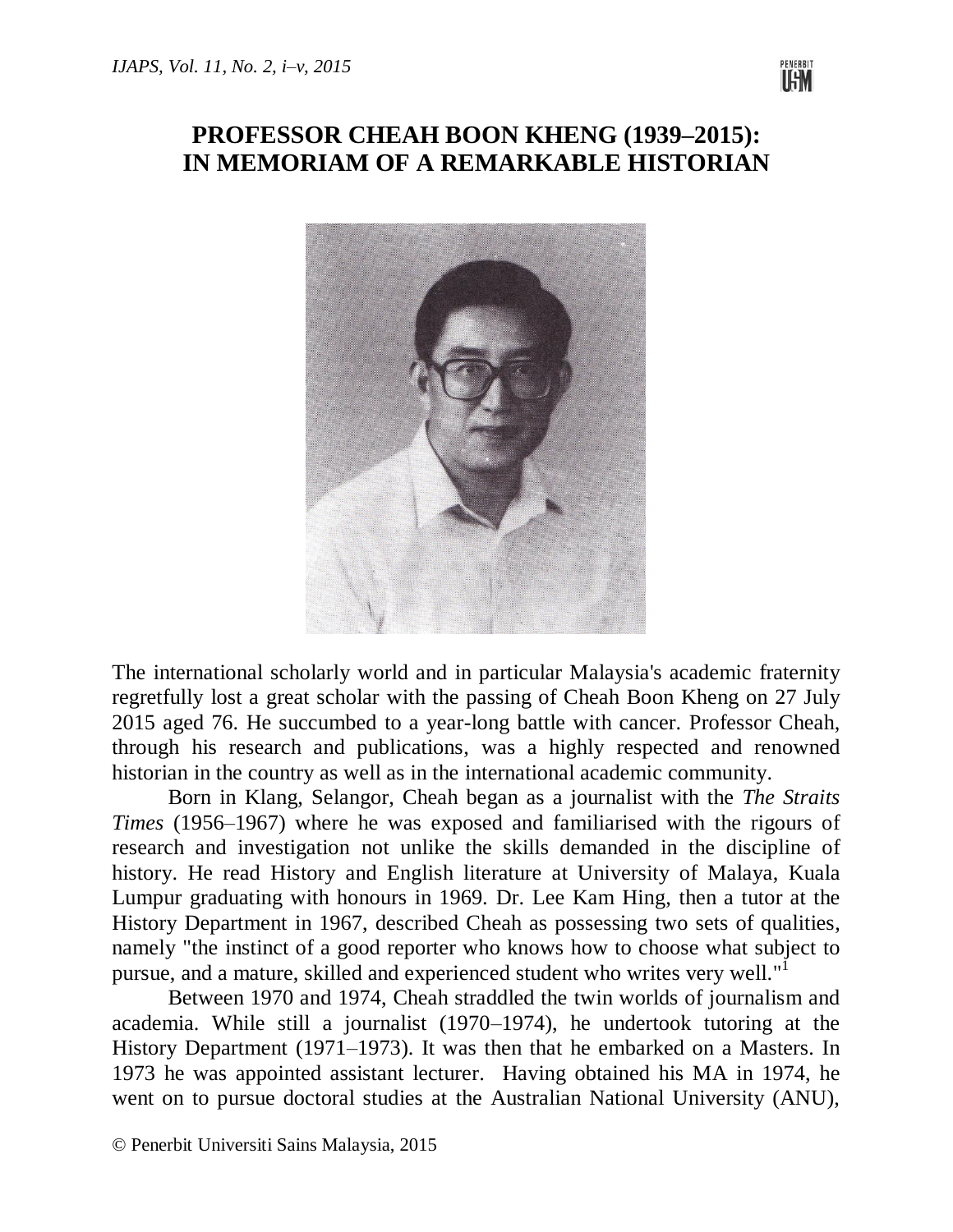Canberra under the wings of two well-known Southeast Asianists, Anthony Reid and David Marr. It was then that Universiti Sains Malaysia (USM) offered him a teaching position. Hence, having obtained his PhD in Southeast Asian History in 1979, Cheah returned home to take up a lectureship in USM's History Section in the School of Humanities. He subsequently became associate professor in 1984, and professor in 1990. He retired in 1994.

Professor Cheah was an acknowledged specialist of the Japanese occupation (1941–1945) of Malaya and of the Malayan Communist Party (MCP) with notable works such as *The Masked Comrade: A Study of the Communist United Front in Malaya, 1945–48* (1979), *Red Star Over Malaya: Resistance and Social Conflict During and After the Japanese Occupation* (1987), and *From PKI to Comintern: The Apprenticeship of the MCP, 1924–1942* (1992).

He contributed scores of articles to numerous highly regarded journals *inter alia Journal of Southeast Asian Studies* (JSEAS), *Review of Malayan and Indonesian Affairs* (RIMA), *Journal of the Malaysian Branch of the Royal Asiatic Society* (JMBRAS) and others. *Malaysia: The Making of a Nation* (2002) and *Tok Janggut: Legends, Histories and Perceptions of the 1915 Rebellion in Kelantan* (2006) are the last of his book-length works. He carved a niche as one of the preeminent scholars in the modern political history of Malaysia.

But Professor Cheah was not tied down to his forte of political history and ever willing to explore other fields that are marginalised in order to ensure a balanced understanding of our national history. At a time when "Ranke" was in vogue and mainstream historians were pursuing political histories in Malaysian universities in the 1980s, he introduced a refreshing trend in Malaysian historiography utilising social theory and the "history from below" approach to produce *The Peasant Robbers of Kedah, 1900-1929: Historical and Folk Perceptions* (1988) that focused on social banditry and rural crime. It was a breakthrough of sorts and a shot in the arm for social history and subaltern studies in Malaysian academia then. In the next decade he addressed overlooked themes such as the role of women in palace politics and the problematic concept of "feudalism" in Malay society. The latter formed the core of his professorial address that was delivered in  $1994.<sup>2</sup>$ 

Professor Cheah was one of the movers of USM's oral history project (1982) that aimed at collecting information relating to the Japanese occupation in northern Peninsular Malaysia, viz. northern Perak, Penang, Kedah, and Perlis. His interview of Tunku Abdul Rahman Putra Al-Haj, Malaya and Malaysia's first prime minister in 1983 was published as *Reminiscences of Tunku Abdul Rahman 1941–1945* (1989).

During his tenure, the History Section at USM was conspicuous in research, publications and teaching. Professor Cheah provided admirable academic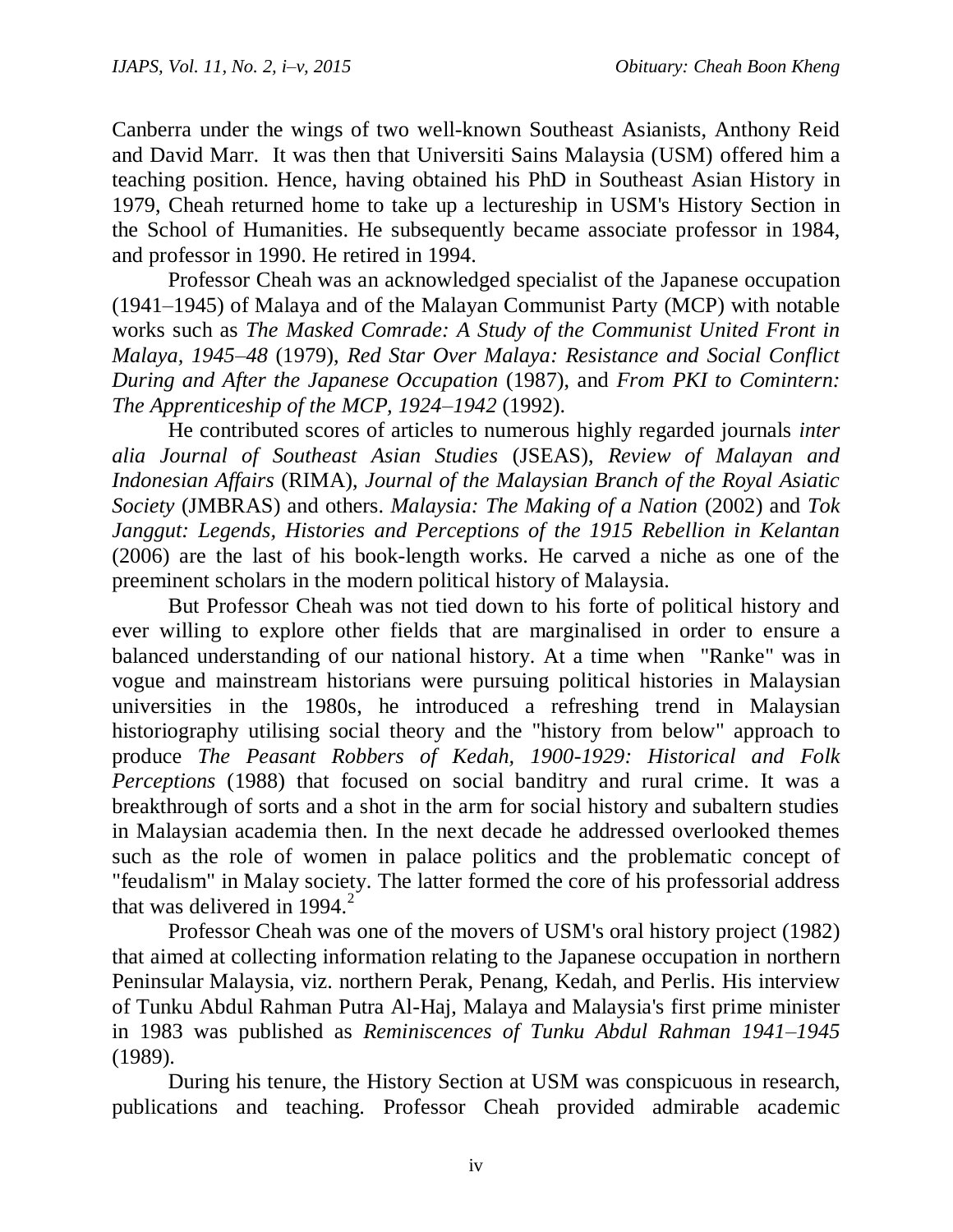leadership to colleagues from within as well as from without. The 1980s and 1990s were times when reference materials in Bahasa Malaysia were wanting, and much encouragement were given to writing and publishing in the national language. Fluent in both Malay and Jawi, he led by example in collaborating with Abdul Rahman Haji Ismail in publishing *Sejarah Melayu – The Malay Annal* (1998); the latter undertook the Romanisation and he as editor. In teaching he explored new themes including protest movements that proved innovative and popular with students.

In recognition of his scholarship, Professor Cheah held numerous academic appointments, including Visiting Fulbright Research Fellow at Yale University (May 1984–January 1985); Visiting Fellow at Yale Center for International and Area Studies (November 1989–May 1990); Visiting Lecturer, Asian History Centre, Faculty of Asian Studies at the Australian National University (July– November 1998); and post-retirement, Visiting Professor at the National University of Singapore (1994–1995).

Between 1990 and 1993, he was chief editor of *Kajian Malaysia*, one of the premier journals of Malaysian studies published by Penerbit USM (USM Press). A member of the Malaysian Branch of the Royal Asiatic Society (MBRAS) since 1976, he served as Honorary Editor of the highly respected *Journal of the Malaysia Branch of the Royal Asiatic Society* (JMBRAS). In 1991, he was elevated as one of the vice presidents of MBRAS. Besides editing a number of monographs, he contributed immeasurably to further uplift MBRAS and JMBRAS in the international scholarly stage.

I first came to know Professor Cheah (then Dr. Cheah) in 1986 when I enrolled for his course on Malaysian political history, from the Malacca sultanate to 1941. There was nothing spectacular about the course topics but it was Professor Cheah who was spectacular; he possessed the innate ability to transform mundane topics through the use of new approaches and interpretations in his teaching making them remarkable, thought-provoking, if not, memorable. His course *Protest Movements* played to capacity crowds as no student wanted to miss any of his captivating lectures. Simplicity in language that aided easy comprehension was the key to both his lectures and writings that provoked curiosity in the audience to further analyse and pursue the points he raised and/or commented on.

Humility on the part of Professor Cheah was conspicuous as he neither was condescending or haughty in dealing with his charges whether inside or outside the class room. In fact he was ever ready to assist students in their quest for knowledge, and highly accessible even beyond the formal visiting hours. His amicable personality and willingness to share fostered a close rapport with his students regardless of being undergraduates or postgraduates. I am one of his many students who are indebted and grateful for his helping hand. My study of Malay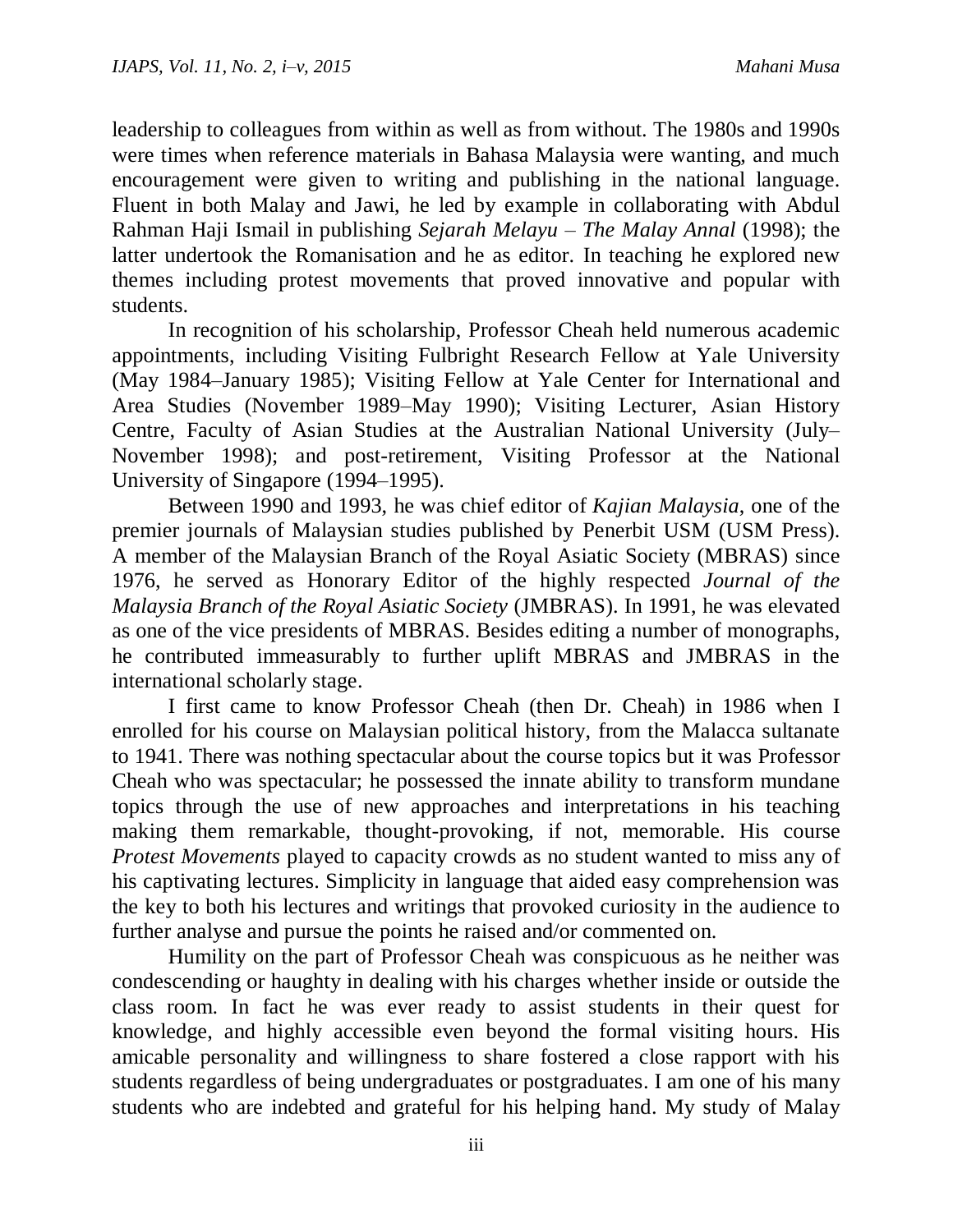secret societies in the northern peninsular Malay states of the nineteenth century to the mid-twentieth century was inspired by him during a discussion back in 1988. Upon completion of my Masters' thesis that benefitted much from his suggestions, it was again him that proposed publication in the MBRAS monograph series. I am extremely touched as he had considerable confidence in my work and my capability in historical research. Moreover, when I joined the History Section in 1991, I was entrusted to assist him in his course including conducting some lectures. He only attended my initial lecture and thereafter had full confidence in me to handle the rest. I vividly recalled his advice to me on the need to be a serious historian and the importance of integrity in the profession, both characteristics I adhered in my career. Professor Cheah continued his unwavering encouragement to me despite moving to the Klang Valley (Bukit Kemuning) following his retirement. Due to his strong support, I was awarded a Visiting Fellowship at the Singapore National Library in 2009.

His passing was a lost to many but he will be fondly remembered for his scholarship, and more importantly, his humility.

*Bawa resmi padi, semakin berisi, semakin tunduk Makin berilmu makin merendah diri*

Abide the ways of the rice stalk, the more laden it gets, the more it bows its head

The more one acquires knowledge, the more humble one becomes

May his soul rest in peace.

## **Mahani Musa**

School of Humanities Universiti Sains Malaysia 4 August 2015

**Editor**: Professor Cheah Boon Kheng is survived by his wife Ai Lin Kho, son Cheah Lu Shun, daughter-in-law Carol Tang and granddaughter, Esther.